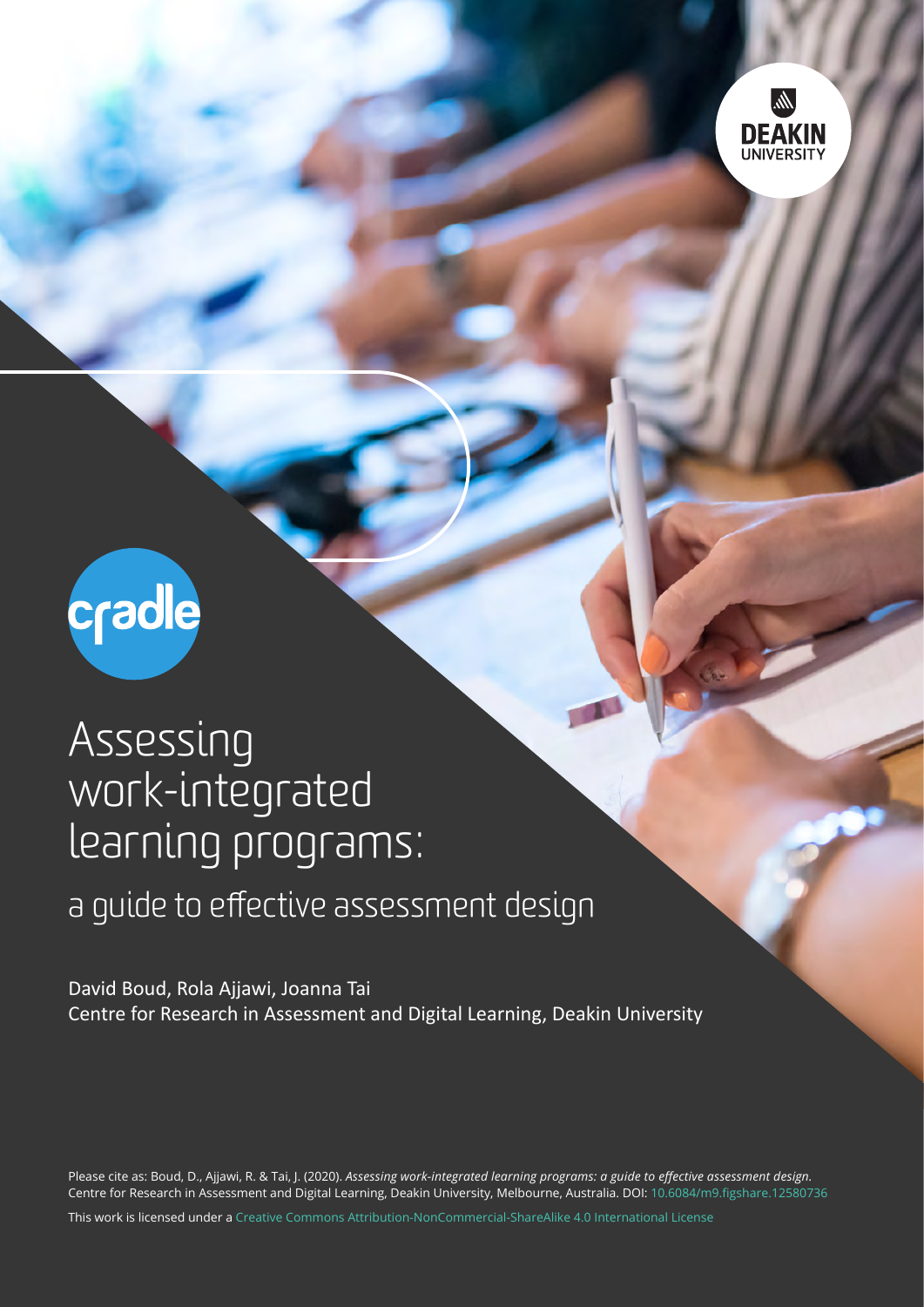

# Contents

| Assessing work-integrated learning programs: a guide to effective assessment design 1 |  |
|---------------------------------------------------------------------------------------|--|
|                                                                                       |  |
|                                                                                       |  |
|                                                                                       |  |
|                                                                                       |  |
|                                                                                       |  |
|                                                                                       |  |
| Principle 2: Assessment engages students in active portrayal of their                 |  |
| Principle 3: Assessment involves collaboration among the students,                    |  |
| Principle 4: Assessment reflects the nature of the actual learning                    |  |
|                                                                                       |  |
|                                                                                       |  |
|                                                                                       |  |
|                                                                                       |  |
|                                                                                       |  |
|                                                                                       |  |
|                                                                                       |  |
|                                                                                       |  |
|                                                                                       |  |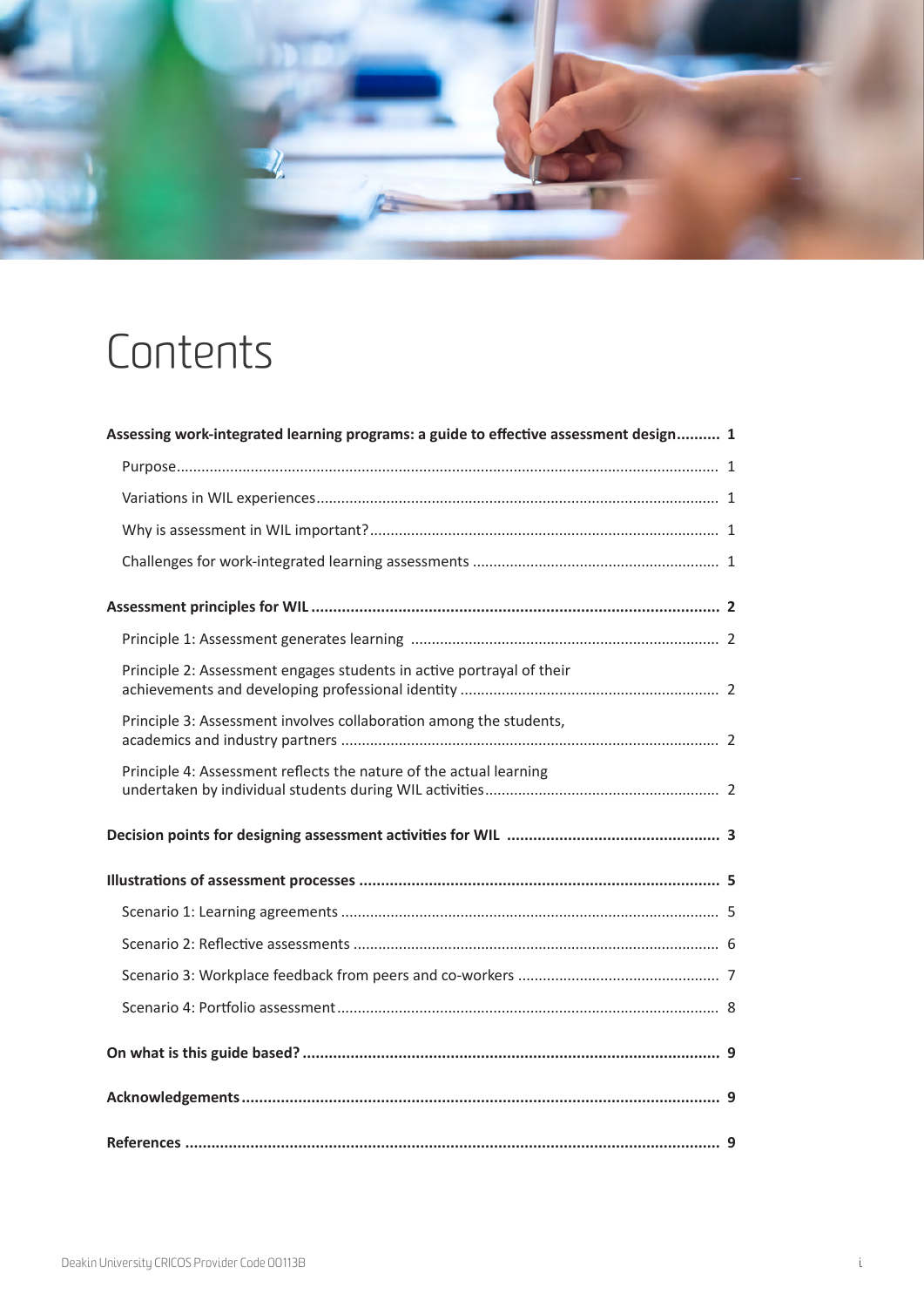## <span id="page-2-0"></span>**Assessing work-integrated learning programs: a guide to effective assessment design**

#### *Purpose*

The purpose of this guide is to foster high quality assessment practice in formally assessed work-integrated learning (WIL) programs. That is, in-work activities that are included as part of the curriculum rather than as co-curricular events. This guide is designed for those responsible in making WIL assessment design decisions. The emphasis is on active engagement by students with assessment activities that are generative of learning.

#### *Variations in WIL experiences*

WIL experiences are diverse and might include placements, industry projects, major simulations or virtual WIL activities. Some WIL programs (e.g. in nursing or teaching) are tightly coupled to other parts of a student's program, include professional/external accreditation processes and have very specific outcomes. WIL experiences in other courses are more loosely coupled and the potential outcomes much more varied. While this guide has been prompted by the paucity of studies of assessment in loosely coupled WIL, it is applicable to any WIL experiences taken for credit.

#### *Why is assessment in WIL important?*

Assessment directs student attention to that which is most important, what is intended to be learned and what has been achieved. Poorly constructed assessments distort what is learned and do not acknowledge what has been achieved. WIL assessments serve several purposes and stakeholders: for the educator, there is assurance of learning; for students, it can prompt and help articulate learning and skills; for industry partners, it can create products or artefacts and can contribute to production. This means that each assessment must adapt to the particular learning outcomes and purposes of each WIL activity and what students gain from it.

#### *Challenges for work-integrated learning assessments*

Work-integrated learning influences the development of students' employability (through developing diverse capabilities for future careers) and informs their preprofessional identity formation. While WIL activities can be inherently authentic and engaging for learners, the assessment aspect reorients learners to their 'student' rather than 'professional/worker' role. This can lead to perceptions of misalignment where students view assessment as less authentic than the 'real world' they have experienced. Assessment design must therefore meet both the demands of the course, client/industry expectations and students' needs and expectations.

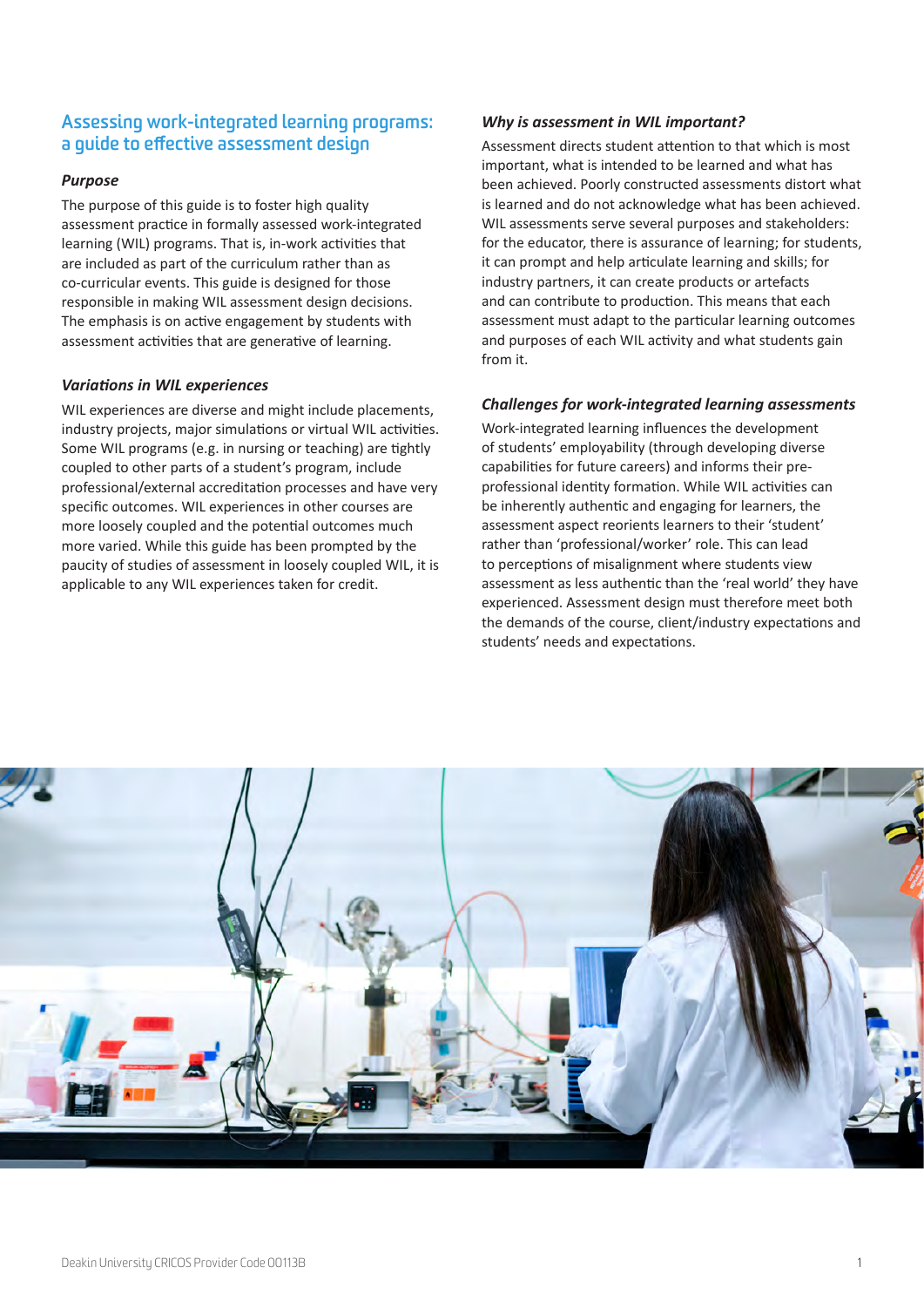## <span id="page-3-0"></span>**Assessment principles for WIL**

These principles take the view that assessments must be carefully designed to achieve their different purposes and they must be judged in terms of them. The following principles are drawn from studies of WIL assessment (e.g. Ajjawi et al, 2020; Ajjawi et al, in press).

#### *Principle 1: Assessment generates learning*

Assessment activities should be worthwhile learning activities in their own right and not just be measures of the achievement of learning outcomes. Engagement in the assessment should lead to students monitoring and making judgements about their own learning and the quality of their work. Care must be given in the formulation of learning outcomes for WIL to enable them to accommodate the range of learning that can result.

#### *Principle 2: Assessment engages students in active portrayal of their achievements and developing professional identity*

Learning from a complex experience, such as a placement, requires considerable processing and reframing of what has occurred. Such learning is not simply about what takes place during an assessment but involves consideration of how students present themselves and what they see themselves as becoming. This is important for students beyond the education context, in their future lives. Assessment provides an important mechanism through which this 'makingsense' and reappraisal of professional identities can occur. It also provides students with the opportunity to practice articulating to others their achievements, capabilities and professional identities – an important part of employability.

#### *Principle 3: Assessment involves collaboration among the students, academics and industry partners*

WIL activities often take place in the absence of university personnel, but with the overall guidance of a client or workplace supervisor who may exert strong or weak supervision. Each party has a different role to play in assessments, but they must act in concert if students are to be fairly assessed.

#### *Principle 4: Assessment reflects the nature of the actual learning undertaken by individual students during WIL activities*

Except for a small number of tightly coupled WIL programs, much more occurs in a workplace than can either be anticipated in advance or related directly to designated learning outcomes. The serendipitous learning that occurs in these real or simulated settings, or through projects, is often as important as that which is planned. Authentic assessments must have the capacity to incorporate unplanned and unexpected learning outcomes.

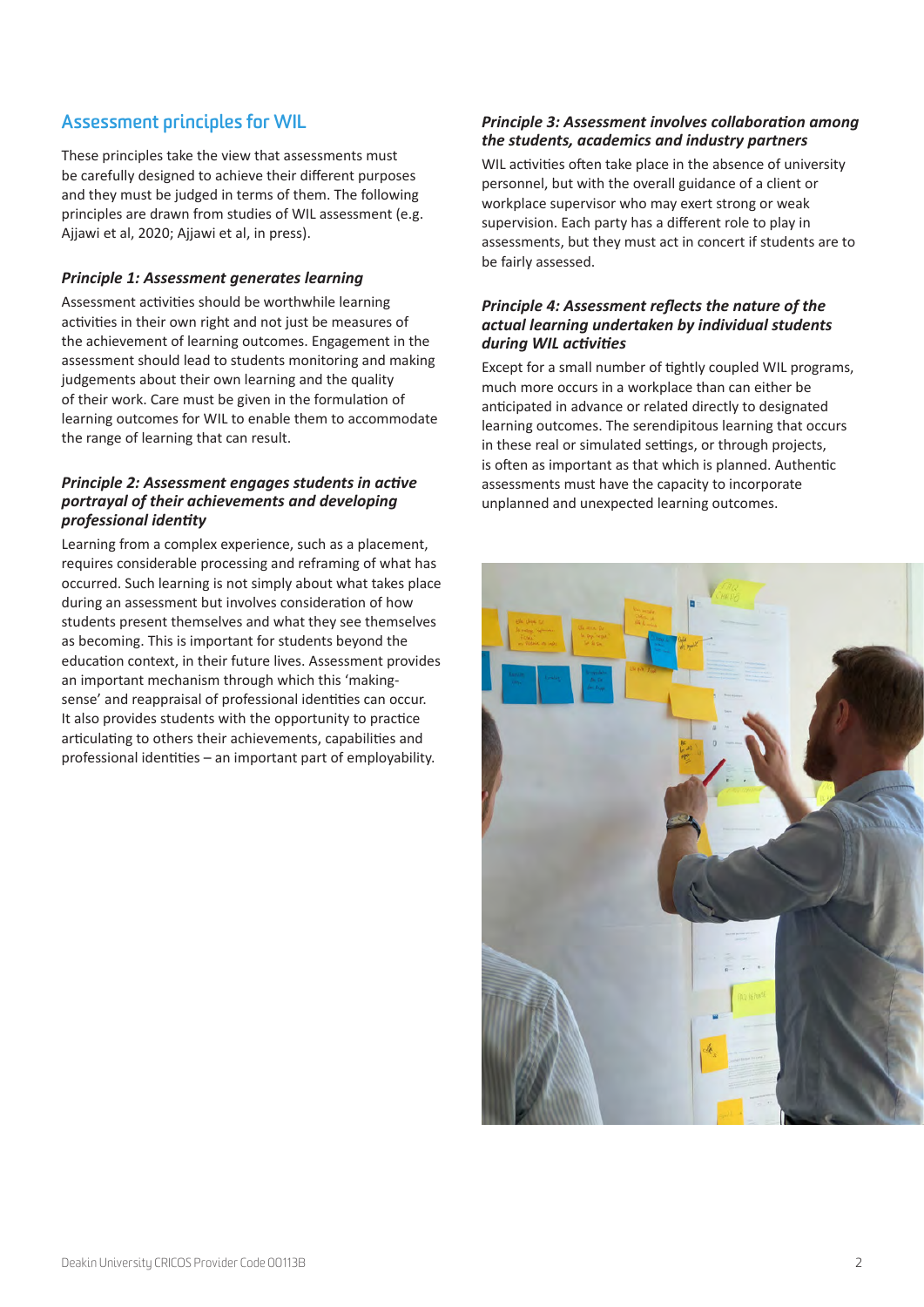## <span id="page-4-0"></span>**Decision points for designing assessment activities for WIL**

The following prompts in relation to key decision points may be helpful in designing or reviewing WIL assessments. They can be used pragmatically in relation to the overall purpose or goals of the WIL program. In specific contexts, some points may be more important than others. There will also be considerable variation depending on the nature and duration of the WIL experience, as well as the overall weighting of the assessment within the entire suite of assessment events. It is therefore inappropriate to be too prescriptive with regards to assessment design.

#### **A. Aligning assessment to learning outcomes and the needs of a particular activity**

- 1. How well are the assessment tasks aligned to the stated and implied learning outcomes of the WIL program?
- 2. Is any particular alignment of WIL activities and course work needed for professional reasons (e.g. through external competency or accreditation frameworks)?
- 3. Which learning outcomes can only be addressed through WIL? Have they been prioritised in this activity?
- 4. Is there any form of negotiation between those involved with respect to what is expected and flexibility on what will be assessed? If so, in what ways will this be recorded, e.g. in a learning plan?

#### **B. Considering student needs and goals**

- 1. How are students' goals and aspirations accommodated in the assessment task?
- 2. Are the assessment activities responsive to the diversity of learners?
- 3. Are reasonable adjustments for assessment available?
- 4. Is scope provided to enable students to adapt or negotiate the required learning goals and tasks?

#### **C. Designing assessment tasks and feedback**

- 1. How many different assessment activities are required? What is the role of each? (These may vary according to the length or purpose of the program.)
- 2. How does each task enable students to develop the capacity to make judgements about their own learning? E.g. how does it promote forms of self-assessment or develop evaluative judgement?
- 3. Do the assessment tasks enable students to reflect on the development of their own practice through the WIL program?
- 4. What opportunities are there for students to engage with feedback processes on a day-to-day basis and on work prior to final submission for assessment? Will this involve their workplace colleagues?

#### **D. Adaptation and authenticity**

- 1. Do the assessment tasks accommodate unique features of the activity, the availability of supervision and students' actual experience of learning?
- 2. Will workplace supervisors and students regard the assessment activities as authentic for the kinds of experiences in which students have been involved?
- 3. Do the assessment activities reflect the kinds of authentic assessment or performance management of staff occurring in the workplace?

#### **E. Ensuring collaboration in assessments**

- 1. Who needs to be involved in assessment and feedback? How will it be coordinated across different individuals?
- 2. What is the particular role of the workplace supervisor, client or industry stakeholder? Is it purely formative or will they be involved in making judgements for the summative assessments?
- 3. How will shared understanding of the criteria used for assessment be established?
- 4. Are peers to be involved in feedback? In what ways will they be utilised? Will there be structured processes for this?
- 5. Are there ways for students to share and benefit from the learning of each other?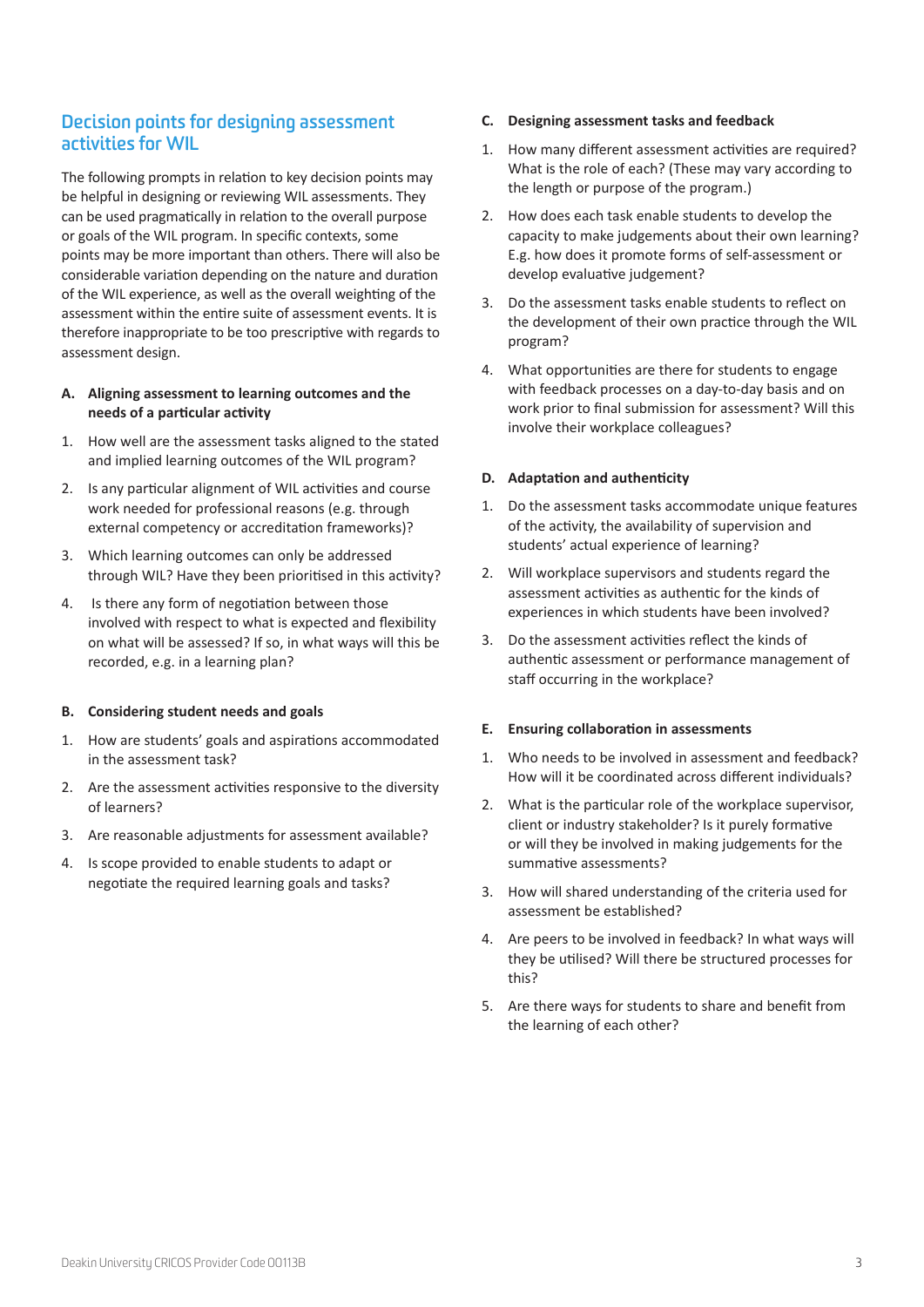#### **F. Embedding assessment into WIL**

- 1. Where are the various assessment activities located in time relative to the program's demands and relative to other course requirements?
- 2. What is required of students during the WIL activities that contribute to or prepare the ground for assessment tasks? E.g. keeping of records, notebooks, logbooks, diaries or portfolios.
- 3. How is a shared understanding of the assessment purposes, expectations, roles, standards and criteria achieved between the different stakeholders (academic, student and workplace)? (Note: provision of a unilaterally devised marking scheme does not constitute shared understanding)
- 4. How will students come to an understanding of the assessment activities and how they relate to their own goals and the opportunities available throughout the WIL events? In particular, how will students be oriented to the purposes of assessment for the university, their own learning and the practice setting?
- 5. Will students have opportunities to present their experiences to colleagues and peers within the workplace and beyond?

#### **G. Portraying assessment outcomes**

- 1. How does the task enable students to represent the nature of their learning and the situation in which it occurred?
- 2. Does the assessment activity enable students to portray what they have learned to particular audiences? That is, does it show what students learned in context?
- 3. Does the task enable students to reflect on and portray aspects of their developing professional identity? That is, does it help students see themselves as a developing practitioner in a particular field of work?
- 4. How does assessment capture some of the challenges and dilemmas that students experience in practice?
- 5. In what forms will students produce a record of their achievements? That is, are modes other than written reports appropriate for students to portray their achievements? (E.g. blogs, graphics, video of performance with reflective commentary, audio-diaries, learning portfolios.)

#### **H. Moderation and grading**

- 1. If multiple and/or workplace assessors are involved, is there a need for moderation of assessment to ensure consistency of judgements? How will the relevant parties be included in these processes?
- 2. Is it necessary for the assessments to be graded? If so, why? Avoid marking scales that imply a level of precision of judgement that cannot be achieved.
- 3. Would the construction of specific rubrics for each assessment activity be appropriate or useful in this context? If so, how would this be achieved in ways that involve key others, such as students or supervisors?
- 4. Are special measures needed to ensure the integrity of the assessment? Will there be a need to cross-check students reports of their experiences against other records?

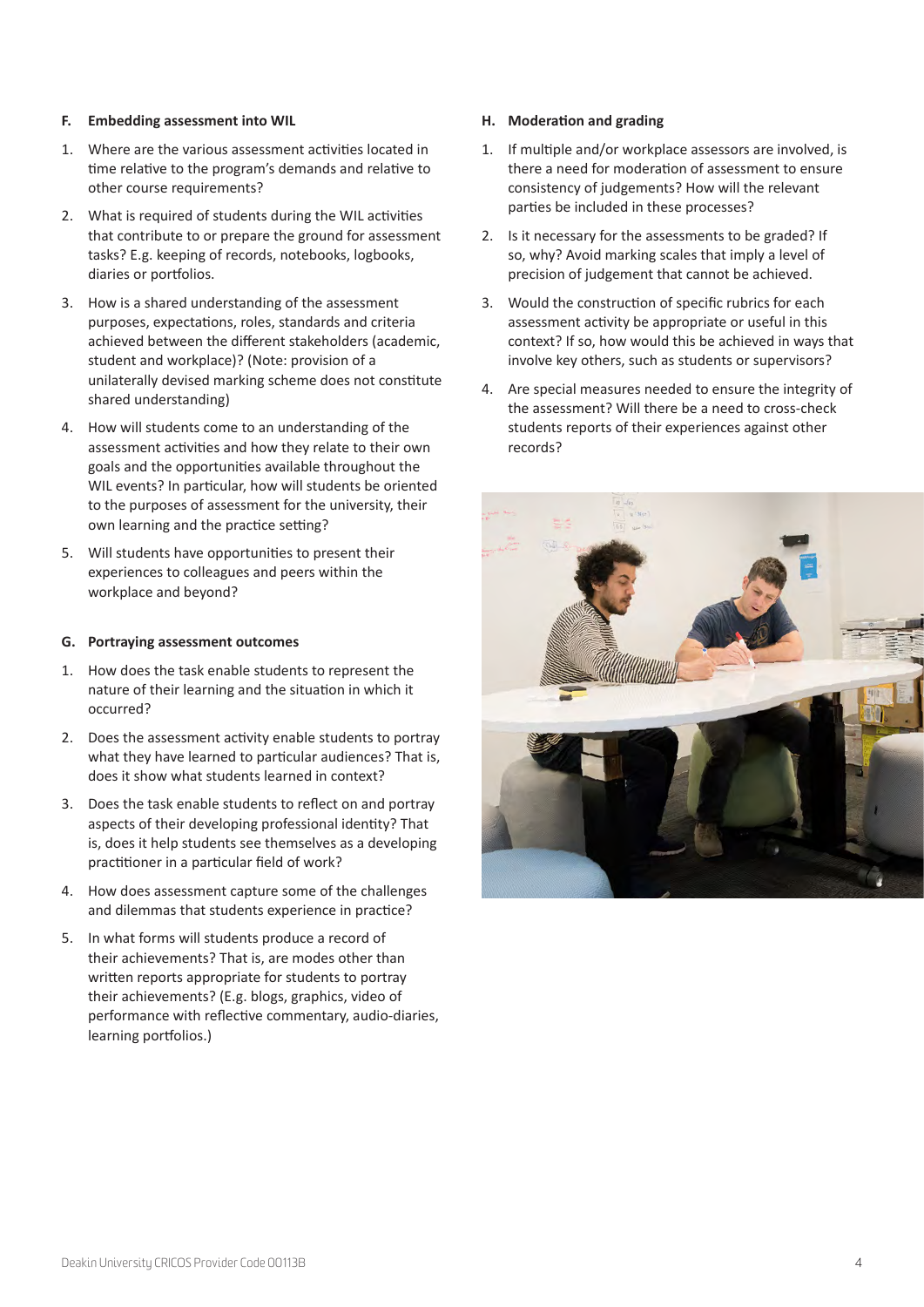## <span id="page-6-0"></span>**Illustrations of assessment processes**

#### *Scenario 1: Learning agreements*

A learning agreement, sometimes known as a learning contract, is a common approach for assessing WIL programs that puts responsibility on the student to manage the process. These involve explicit statements about the purpose of the WIL activity, performance expectations about what a student will do, as well as clarifications of assessment requirements. Such plans spell out the obligations of each party and what is their role in the WIL experience. A learning agreement is a written understanding between the key stakeholders. Typically, it will be negotiated between:

- a student,
- a teaching team member/learning adviser, and
- a client/industry person/workplace supervisor.

In some settings, a member of an appropriate professional body may also need to be involved.

Such an agreement is typically drafted by a student drawing on designated learning outcomes, other requirements of the institution and the client/workplace, and goals of their own. Common headings are: Learning objects/goals/ learning outcomes; strategies and resources; evidence which will indicate that outcomes have been met; and, the criteria to be used to judge this evidence.

The agreement is discussed at an early stage with a learning adviser and the workplace supervisor and signed by each party to indicate that they support it. An important feature of it is the possibility of renegotiation of the agreement, as needed, if the activity does not allow for the developments outlined, or if other circumstances change.

A learning agreement allows for the possibility of different students being assessed in different ways, so long as all meet any non-negotiable requirements (e.g. learning outcomes and criteria) which are to be embedded in the agreement. Learning agreements are often easier to implement if assessment is non-graded. (See Anderson, Boud & Sampson, 1996 for more details).

#### **Illustrative example**

Jan undertakes a second year placement in an organisation unfamiliar to her for two days a week over eight weeks. She has researched the organisation and identified the kind of work that occurs in the area in which she will be placed. Before she arrives, she drafts a learning agreement starting with the non-negotiable learning outcomes in her course unit outline, but then adds a goal of her own that she thinks will possible to pursue in that area. She completes the other headings after she has been in the organisation for a few days having downloaded some examples of typical learning agreements, and seeing what it might be possible to do in the environment in which she is placed. She submits the draft to the academic coordinator of the unit and her workplace supervisor and, after making some modifications in the light of their comments on the evidence she needs to assemble for successful completion, gets their approval. After a few weeks she realises that her work will not allow her to do some of the things she anticipated and then submits a variation to the agreement. As the learning outcomes or evidence of success are unchanged, she doesn't need to have the change formally approved. In the last week of the placement she checks that she has assembled the evidence for completion identified in the agreement and prepares it in a form for it to be assessed. In her case, the workplace supervisor makes comments on it which she sees, but it is formally assessed only by the academic coordinator.

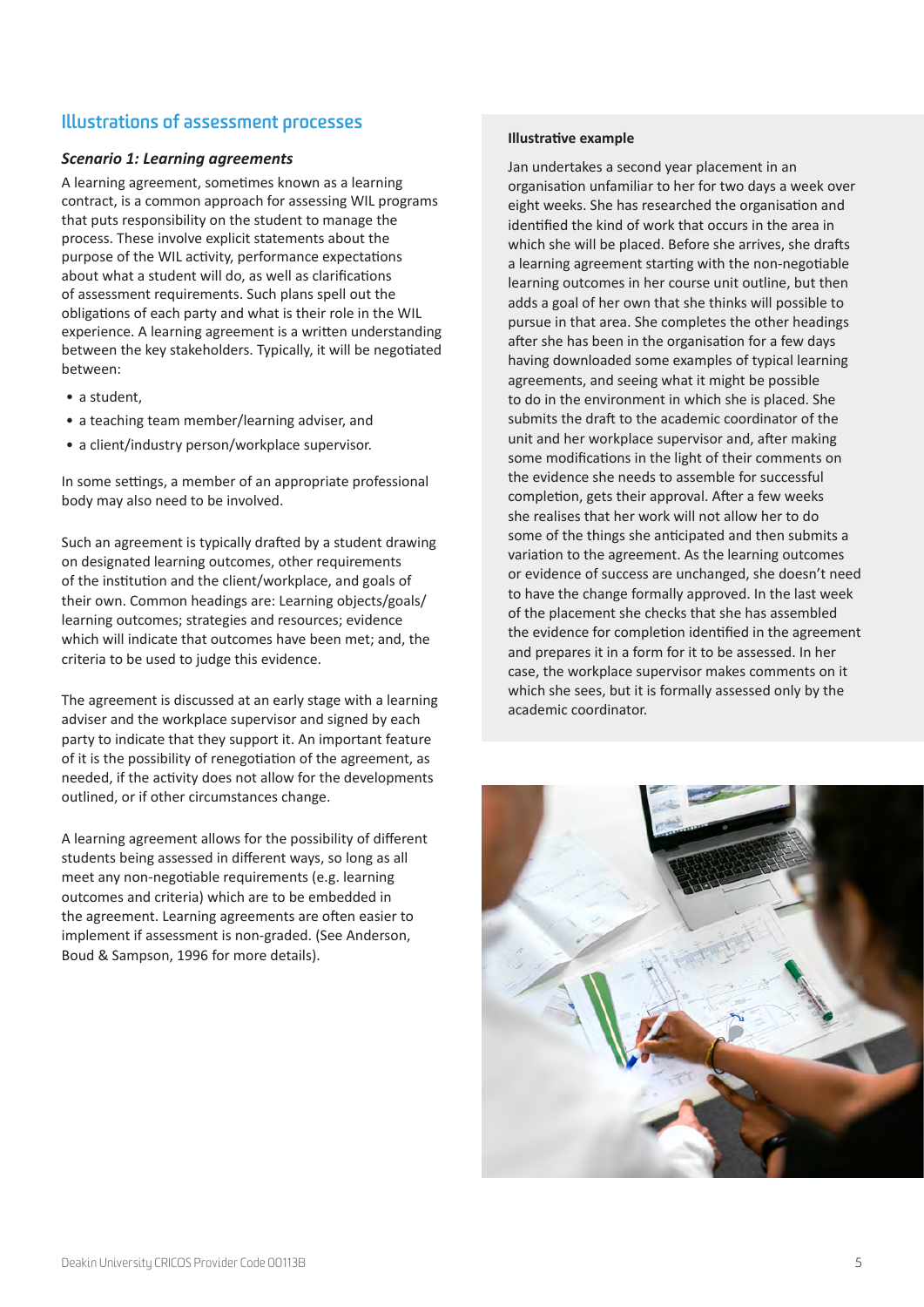#### <span id="page-7-0"></span>*Scenario 2: Reflective assessments*

WIL involves students in many complex experiences. Considerable reflection on these experiences is necessary for learning to be extracted from them. However, the relationship between reflection and assessment is problematic; literature suggests that assessment inhibits the processes of reflection and can prompt students to manufacture 'reflection' to satisfy assessors. Students can be strongly resistant to written reflective assessment which seeks to represent a complex and holistic activity that is 'infused with emotion' with a unidimensional, cognitive activity (Dean, Sykes, Agostinho & Clements, 2012, p. 111). The use of reflective writing for assessment purposes therefore needs to be conducted with great care—direct assessment of the reflection act can undermine reflection (Boud, 2001).

A common strategy is to separate reflective processes from assessment activities which draw upon the raw material of reflection to produce an assignment which is examined by others. This can be put into practice by encouraging students to keep a reflective journal throughout a WIL sequence (which is for their eyes only), and having an assessment towards the end which draws selectively from the journal to produce an account (sometimes called a personal learning statement) which portrays their learning from the program (e.g. Boud, 1992).

Potential avenues to limit instrumentalism in reflective assessment might involve:

- Keeping the reflective process as a learning activity, while an assessment product selectively draws on excerpts from this as 'evidence'.
- Close coupling of reflection and experiences in practice. Artefacts created for and in practice might be used to prompt close reflection on the experience of use of the artefact in practice.
- Offering models of reflection as scaffolds to aid students' own reflective processes. Exact forms of reflection should not be dictated, nor should it be assumed that all reflection is written. For example, video blogs or audio diaries might be used that prompt a more informal (less staged) dialogic reflection. These may be used to prompt reflection-in-action as well as reflection-on-action.

#### **Illustrative example**

Laura is a student undertaking an elective WIL project with the National Disability Insurance Scheme (NDIS). She is working with a peer on a project to assist members of the community to understand their entitlements. She is expected to keep a longitudinal multi-modal reflective journal and her assessment requires her to select material from that to produce a written report of the project approach and outcomes which identifies challenges she encountered and how she overcame them. Laura has negotiated her learning goals and the project goals with the client, and she is encouraged to reflect in her journal on her progress in relation to her learning goals and progress of the project, and to document her experiences and dilemmas. She discusses these with the client on a weekly basis and with an academic mentor for feedback at the half-way mark. Other media included in the journal might be video interviews with end-users, others who work at the NDIS office, reflections on meetings and workflow. Laura is encouraged to report on the fit with her future working self and to narrate the transferable skills she might be gaining.

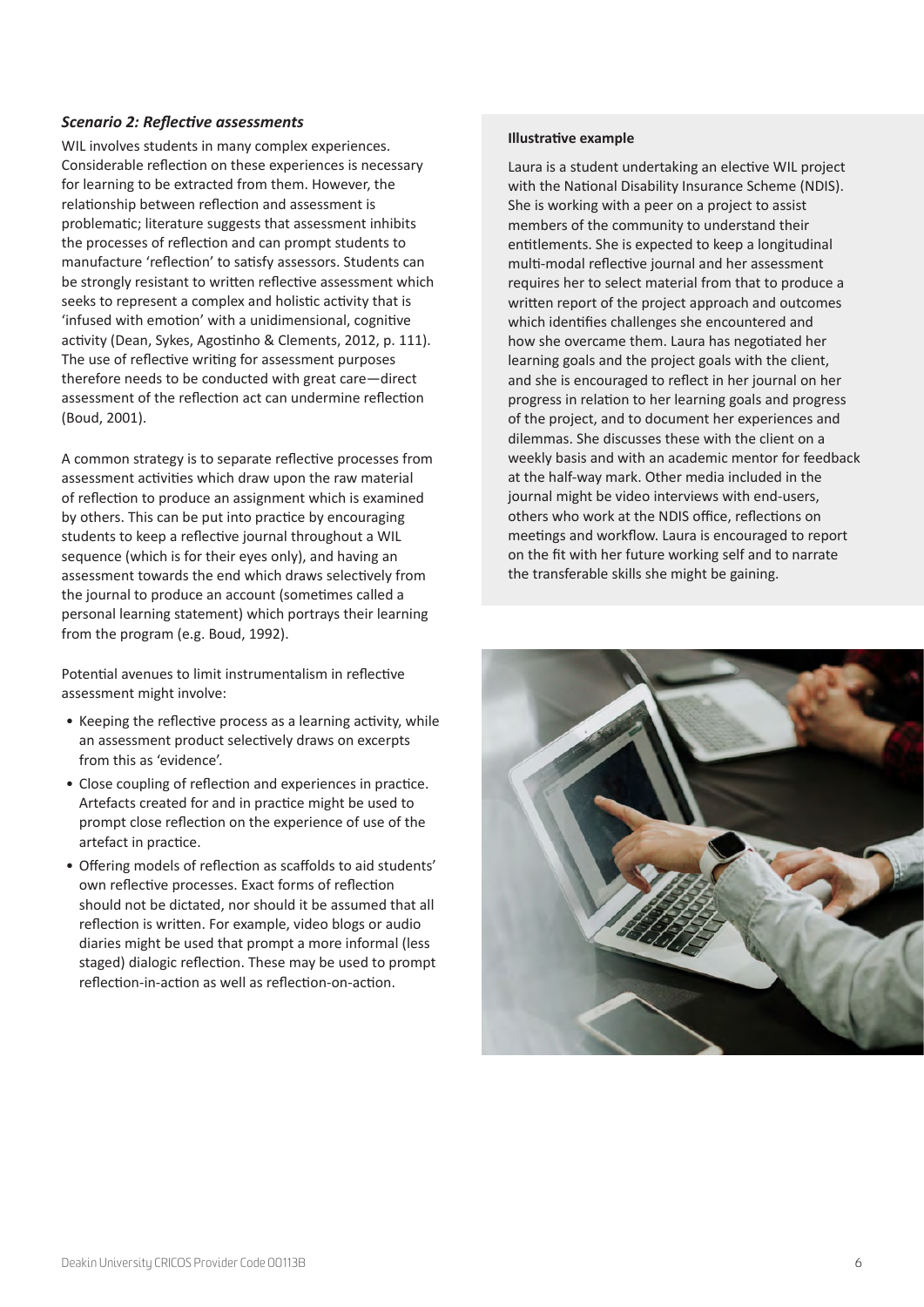#### <span id="page-8-0"></span>*Scenario 3: Workplace feedback from peers and coworkers*

Workplaces contain a variety of opportunities for formal and informal feedback embedded in everyday tasks. These can be harnessed to aid a student's assessment. Authentic feedback is important for students to experience, with opportunities to incorporate that feedback into their future performance (Dawson, Carless and Lee 2020). Similar to any peer feedback situation, co-workers and peers should only be asked to provide feedback information in areas on which they are capable of commenting. Areas for feedback could include communication and teamwork skills, and/or context and subject specific skills and knowledge.

A common concern from students is that their workplace colleagues might not be sufficiently knowledgeable or experienced in the area on which they require feedback information, have different understandings of what feedback is, or might interpret criteria in a different way to how the university expects them to be used. Several strategies may mitigate the potential for misalignment. Criteria could be communicated in a way to establish a shared understanding of performance expectations. The aspects of performance to be commented on might also be negotiated between the student and the peer or co-worker. Finally, instead of quantifying a qualitative description of performance to incorporate it into a final mark, the feedback aspect of the assessment task might be focussed around improvement or maintenance of performance between two points in time, or how the student has responded to information provided, modified their learning plan, set new goals for subsequent WIL activities, or reflected on the feedback and how it has informed the development of their professional capabilities. For a guide to giving and receiving peer feedback, see [https://www.uts.](https://www.uts.edu.au/sites/default/files/Giving-and-Receiving-Feedback.pdf) [edu.au/sites/default/files/Giving-and-Receiving-Feedback.pdf](https://www.uts.edu.au/sites/default/files/Giving-and-Receiving-Feedback.pdf)

#### **Illustrative example**

Thilini is undertaking a placement with a company which offers up to 10 places in each round. Students are placed in pairs in a number of departments, according to interests and background. There is a single point of contact – an HR partner – and students usually come from a number of universities. To streamline assessment processes, the universities and HR partner have negotiated for each person to participate in a "360 degree feedback" process midway through the placement. This is similar in format to performance evaluations that regular employees undergo. The 360 degree feedback involves the department team manager collecting relevant performance information on a form from four sources: the student (i.e. selfevaluation), their paired student, a graduate, and a mid-level associate. Some items are generic (e.g. communication and teamwork skills), whilst others focus on the specific goals/expectations that might be met within a particular department (e.g. client engagement; familiarity with specific IT systems), which Thilini, the university, and the HR partner set up prior to the commencement of the placement. The team manager then arranges a 30 minute meeting with the student to discuss their progress, according to the feedback information collected. They set further goals together on the basis of the discussion, and strategies to achieve them. At the end of the placement, Thilini submits the set of evaluation forms, her original and updated goals, and evidence of her achievements. The university co-ordinator can assess Thilini's progress/ learning within the placement and see how she has responded to the feedback information.

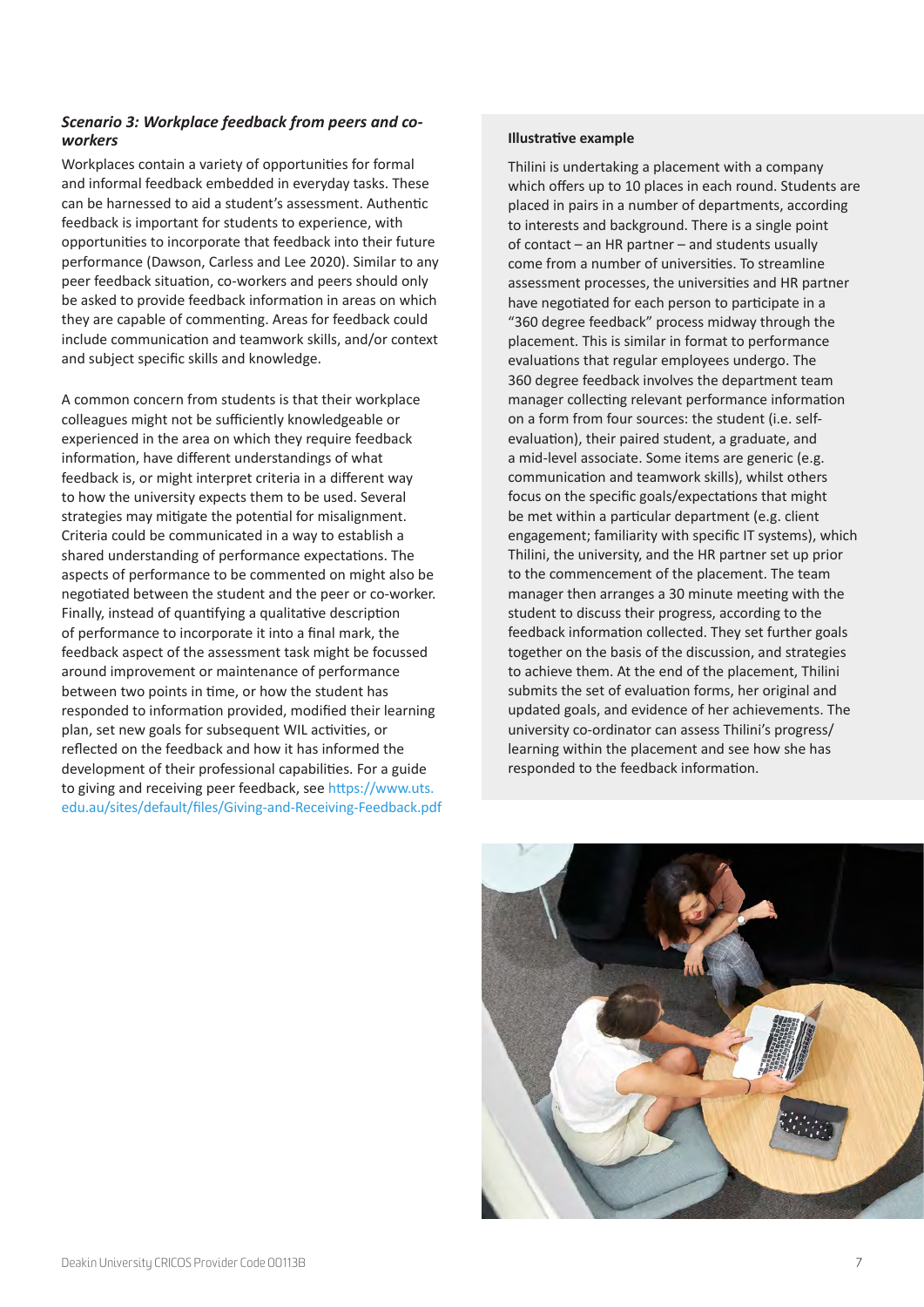#### <span id="page-9-0"></span>*Scenario 4: Portfolio assessment*

Portfolios encompass a range of practices. What they all share is the assembling of different artefacts which represent a diverse range of achievements over a WIL program or an entire course. This acts as a repository of work over a particular time period. Students can use this repository in a variety of ways, for learning or for portraying their achievements to other parties. An assessment task and responses to it might represent one artefact in a portfolio; alternatively, multiple artefacts might comprise an assessment task that culminates in an integrative account, where students elaborate a narrative of their development using evidence of their learning. Students are encouraged to systematically collect and present artefacts/evidence and reflections, curated and managed by the learner as evidence of their learning and accomplishments, as well as a portrayal of their personal and professional identities (Clarke & Boud, 2018; Boud and Ajjawi, 2019).

Features of this type of portfolio activity are that they are owned and controlled by the student and they enable an outward and strategic representation of self as well as achievements. Through such a portfolio, students are positioned as portrayers of their learning able to align and communicate their interests with that of future employers. A distinctive feature of portfolio assessment is it can be used programmatically to span more than one occasion of WIL or incorporate material from all course units.

It is important to distinguish portfolio assessment as an activity, from any particular physical collection that might be labelled a portfolio. It is the former that is emphasised here. As with any assessment, it is the processes around it that create value for learning. We suggest designing portfolios that:

- 1. Encourage students to formatively and qualitatively evaluate the process of curating the evidence as well as their judgements around their choices of evidence.
- 2. Encourage feedback from peers (and/or external parties) through discussion boards, comments sections and social media threads. Students then learn how to incorporate and use others' feedback. The summative component may focus on how well the students worked with feedback comments.
- 3. Track student progress in relation to standards and competencies: formatively this helps students identify the gaps between the standards and their work. If it can be arranged, students should be involved in discussions and co-creation of quality criteria for their work alongside set course learning outcomes (from Boud and Ajjawi 2019).

#### **Illustrative example**

Pablo is a science student who is uncertain about potential future career paths. He recognises that he has options such as moving into teaching, doing research in a commercial lab or even working in academia but he is not sure which he would find most fulfilling. He decides to take some elective WIL units to gain insight into his options. The portfolio assessment spans several placements, requiring him to engage with various stakeholders through different work practices, including virtual WIL. Pablo includes records of feedback conversations with his industry supervisor, including his specific action points taken from each conversation or feedback report. He also includes a statement of achievement of specific competencies using evidence from a self-assessment and performance review and artefacts produced in a team project. Pablo includes mock-ups of a possible LinkedIn profile and CV which are tailored to each placement and how he has adjusted them accordingly, accounting for the transferable and domain-specific capabilities he has achieved in each placement. He is encouraged to reflect at the middle and end of each industry placement (using audio/ video for memory) with regards how he might carry his learning forward and how the activities in each placement have influenced his future career identities, self-efficacy and career decision making. He could also include an organizational chart of who he has interacted with and their roles and a reflection on the complexity of the particular workspace. These artefacts and contributions are dispersed throughout the placements.